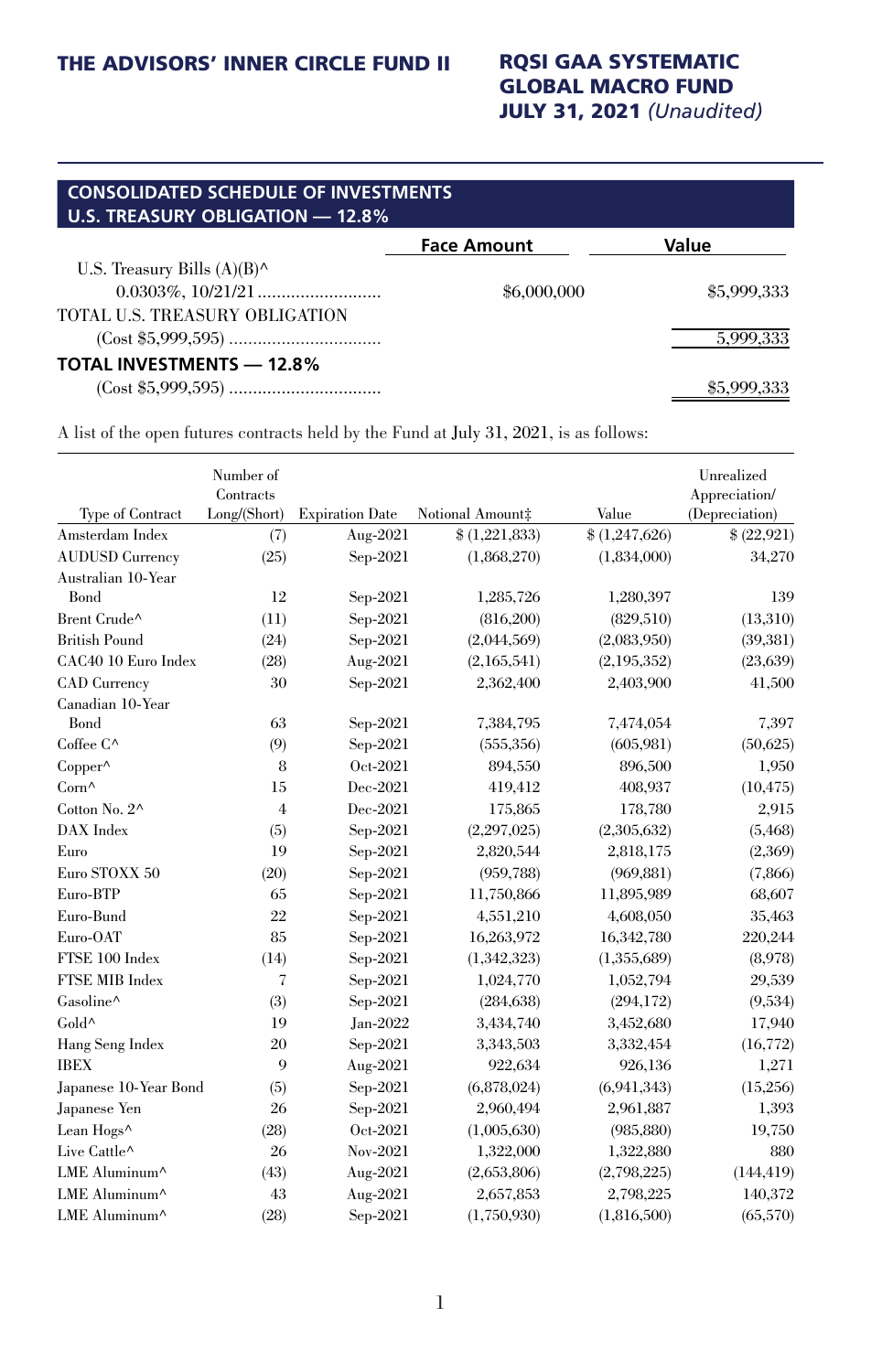## GLOBAL MACRO FUND JULY 31, 2021 *(Unaudited)*

|                           | Number of<br>Contracts |                        |                  |               | Unrealized<br>Appreciation/ |
|---------------------------|------------------------|------------------------|------------------|---------------|-----------------------------|
| <b>Type of Contract</b>   | Long/(Short)           | <b>Expiration Date</b> | Notional Amount‡ | Value         | (Depreciation)              |
| LME Aluminum <sup>^</sup> | 9                      | $Sep-2021$             | \$558,709        | \$583,875     | \$25,166                    |
| LME Copper^               | (7)                    | Aug-2021               | (1,695,613)      | (1,699,031)   | (3, 418)                    |
| LME Copper^               | 7                      | Aug-2021               | 1,650,321        | 1,699,031     | 48,710                      |
| LME Copper^               | (8)                    | $Sep-2021$             | (1,870,013)      | (1,943,550)   | (73, 537)                   |
| LME Copper^               | $\overline{2}$         | $Sep-2021$             | 467,944          | 485,887       | 17,943                      |
| LME Lead^                 | (33)                   | Aug-2021               | (1,872,710)      | (1,986,394)   | (113, 684)                  |
| LME Lead^                 | 33                     | Aug-2021               | 1,829,208        | 1,986,394     | 157,186                     |
| LME Lead^                 | (19)                   | $Sep-2021$             | (1,104,619)      | (1, 137, 031) | (32, 412)                   |
| LME Lead^                 | 33                     | $Sep-2021$             | 1,909,413        | 1,974,844     | 65,431                      |
| LME Nickel <sup>^</sup>   | (12)                   | Aug-2021               | (1,311,248)      | (1,407,672)   | (96, 424)                   |
| LME Nickel <sup>^</sup>   | 12                     | Aug-2021               | 1,314,886        | 1,407,672     | 92,786                      |
| LME Nickel <sup>^</sup>   | (18)                   | $Sep-2021$             | (2,055,137)      | (2, 111, 508) | (56, 371)                   |
| LME Nickel <sup>^</sup>   | 12                     | $Sep-2021$             | 1,371,533        | 1,407,672     | 36,139                      |
| LME Zinc^                 | (27)                   | Aug-2021               | (1,992,649)      | (2,046,263)   | (53, 614)                   |
| LME Zinc^                 | 27                     | Aug-2021               | 1,985,429        | 2,046,262     | 60,833                      |
| LME Zinc $\wedge$         | (26)                   | $Sep-2021$             | (1,926,101)      | (1,972,750)   | (46, 649)                   |
| LME Zinc^                 | 20                     | $Sep-2021$             | 1,481,416        | 1,517,500     | 36,084                      |
| Long Gilt 10-Year         |                        |                        |                  |               |                             |
| Bond                      | (25)                   | Oct-2021               | (4,491,582)      | (4,510,230)   | (3,670)                     |
| NASDAQ 100 Index          |                        |                        |                  |               |                             |
| E-MINI                    | (3)                    | $Sep-2021$             | (873, 640)       | (897, 345)    | (23,705)                    |
| Natural Gas^              | 29                     | Aug-2021               | 1,137,720        | 1,135,060     | (2,660)                     |
| Nikkei 225 Index          | 18                     | $Sep-2021$             | 4,666,124        | 4,487,489     | (226, 706)                  |
| NY Harbor ULSD^           | 8                      | $Sep-2021$             | 712,131          | 737,722       | 25,591                      |
| NYMEX Cocoa^              | 6                      | $Sep-2021$             | 145,280          | 141,960       | (3,320)                     |
| Platinum^                 | 18                     | Oct-2021               | 980,515          | 943,560       | (36,955)                    |
| $S&P500$ Index            |                        |                        |                  |               |                             |
| E-MINI                    | (11)                   | $Sep-2021$             | (2,382,550)      | (2, 414, 225) | (31,675)                    |
| S&P TSX 60 Index          | (11)                   | $Sep-2021$             | (2, 115, 144)    | (2, 137, 400) | (16, 594)                   |
| Silver^                   | (11)                   | Oct-2021               | (1,423,400)      | (1,405,085)   | 18,315                      |
| Soybean^                  | (2)                    | Nov-2021               | (137, 175)       | (134, 925)    | 2,250                       |
| Soybean Meal^             | (28)                   | Dec-2021               | (1,014,280)      | (990, 920)    | 23,360                      |
| Soybean Oil^              | 33                     | Dec-2021               | 1,208,826        | 1,248,192     | 39,366                      |
| SPI 200 Index             | (1)                    | $Sep-2021$             | (134,916)        | (133, 927)    | 344                         |
| Sugar No. 11^             | 41                     | Oct-2021               | 826,672          | 822,427       | (4,245)                     |
| U.S. 10-Year Treasury     |                        |                        |                  |               |                             |
| <b>Notes</b>              | 148                    | $Sep-2021$             | 19,821,000       | 19,899,063    | 78,063                      |
| Wheat <sup>^</sup>        | (26)                   | $Sep-2021$             | (896, 238)       | (914, 875)    | (18,637)                    |
| WTI Crude Oil^            | (2)                    | Aug-2021               | (140, 230)       | (147,900)     | (7,670)                     |
|                           |                        |                        | \$52,361,283     | \$52,424,456  | \$62,668                    |

‡ The foreign exchange rate for the contract notional amounts are based on prevailing exchange rates on the date the respective contracts were opened.

For the period ended July 31, 2021, the quarterly average notional value of long contracts held was \$109,335,123 and the quarterly average notional value of short contracts held was \$(72,012,171).